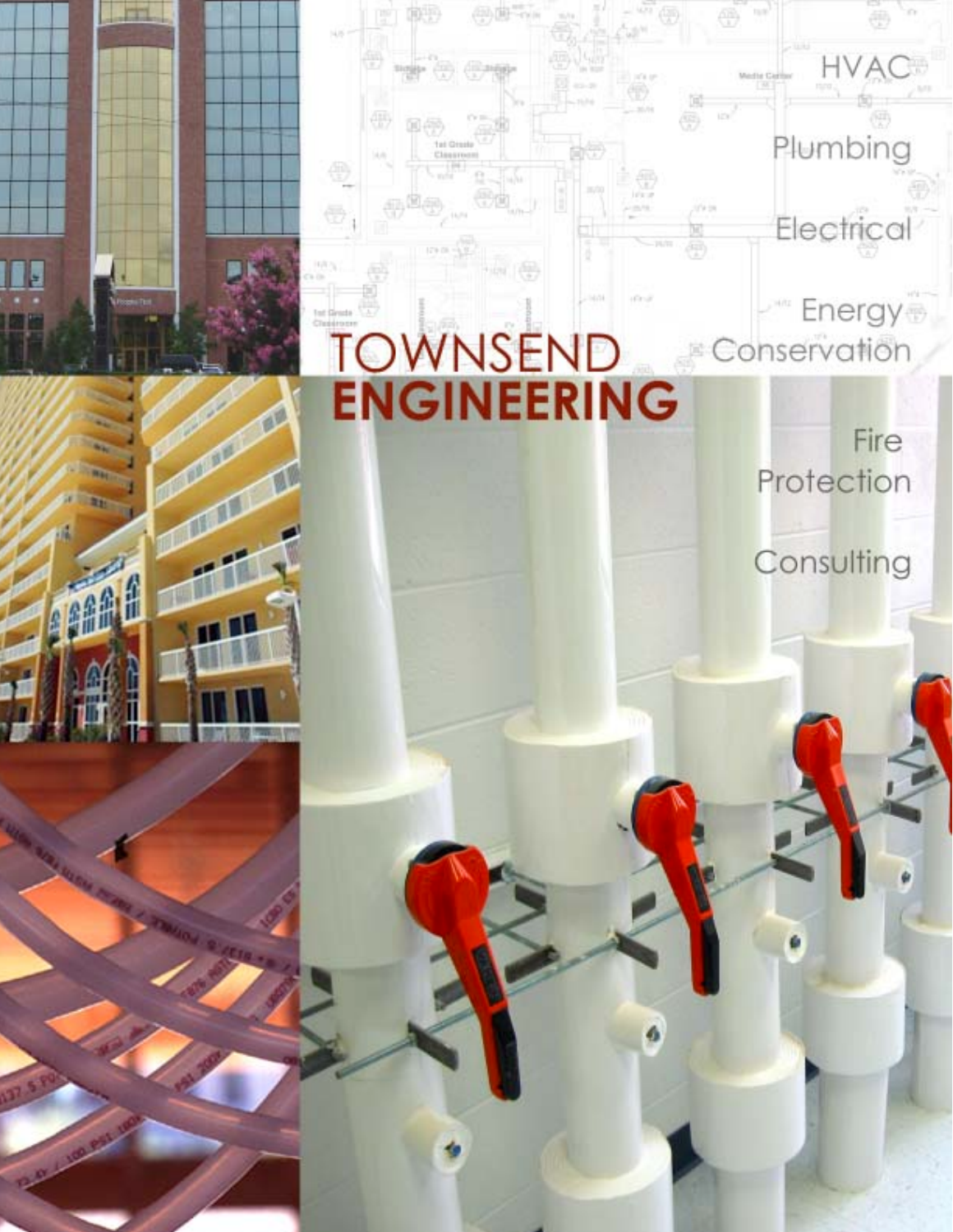TOWNSEND ENGINEERING, INC. provides its clientele with **MARSHALL HOUSE** multiple engineering disciplines of mechanical, electrical, plumbing and fire protection. Designs include all facets of commercial, institutional and industrial facilities. We have been in business since 1987; some of our partners have experience in design and installation of mechanical systems spanning forty years.



Townsend Engineering's areas of experience in engineering design include:

- **HVAC** and plumbing systems
- Ground source heat pump systems
- $\blacksquare$  High and low temperature thermal systems
- $\blacksquare$  High and low voltage power distribution systems
- Conventional and alternative fuels power generation systems
- General power and lighting systems
- **Instrumentation and control systems**
- **Energy Conservation studies**
- Single-source project management
- Site inspections and facility/equipment start-up and check-out

Solutions to some industrial problems have required the development of computer software, incorporation of programmable logic controllers and custom computer hardware design and construction in order to produce acceptable cost effective results. We have assisted clients in designing cost-effective, high quality buildings by utilizing new and emerging technologies tied together with tried and true systems.

Coupled with the energy conservation emphasis, the direct and indirect impact of the built environment is another facet our design services address.

Townsend Engineering's most valuable resource is our "select group of professionals" who are eager to work with and for our valued clients. Their dedication exemplifies the firm's commitment to excellence in design. In order to maintain and augment our professional expertise, we are actively involved in various professional societies, from local to national levels, that support our respective areas of expertise.

**Building Design Challenge : retrofit a 125 year old building with HVAC, plumbing and fire protection systems while maintaining its historic integrity**

Several HVAC systems were considered before deciding that a water source heat pump system with cooling tower and



boiler would best serve this historic hotel; portions of which had been unoccupied for 25 years. Extremely limited space for mechanical systems and ductwork and a requirement to minimize the impact on both the interior and exterior of the building for these new systems required close coordination with the architect and contractors. The remodeled building is now an award winning hotel in the center of Savannah's historic district.

# CATOOSA COUNTY SCHOOLS

**Building Design Challenge : provide high quality conditioned space while reducing energy costs of new and retrofit school construction**

In the mid 90's, Catoosa County Schools, Ringgold, Georgia committed to finding a better way to condition their schools. Townsend Engineering worked closely with the school officials to determine the priorities for the schools; good air quality, utility costs, installed cost and maintenance were all high on the list of essential components. Teachers also wanted the ability to control the temperature of their classrooms. Life cycle cost studies were done for several different mechanical systems; ground source heat pumps were the best fit for their requirements. Catoosa County has now built several schools using ground source heat pumps; these buildings operate at



one-quarter to one half of the energy cost of other buildings using conventional mechanical systems.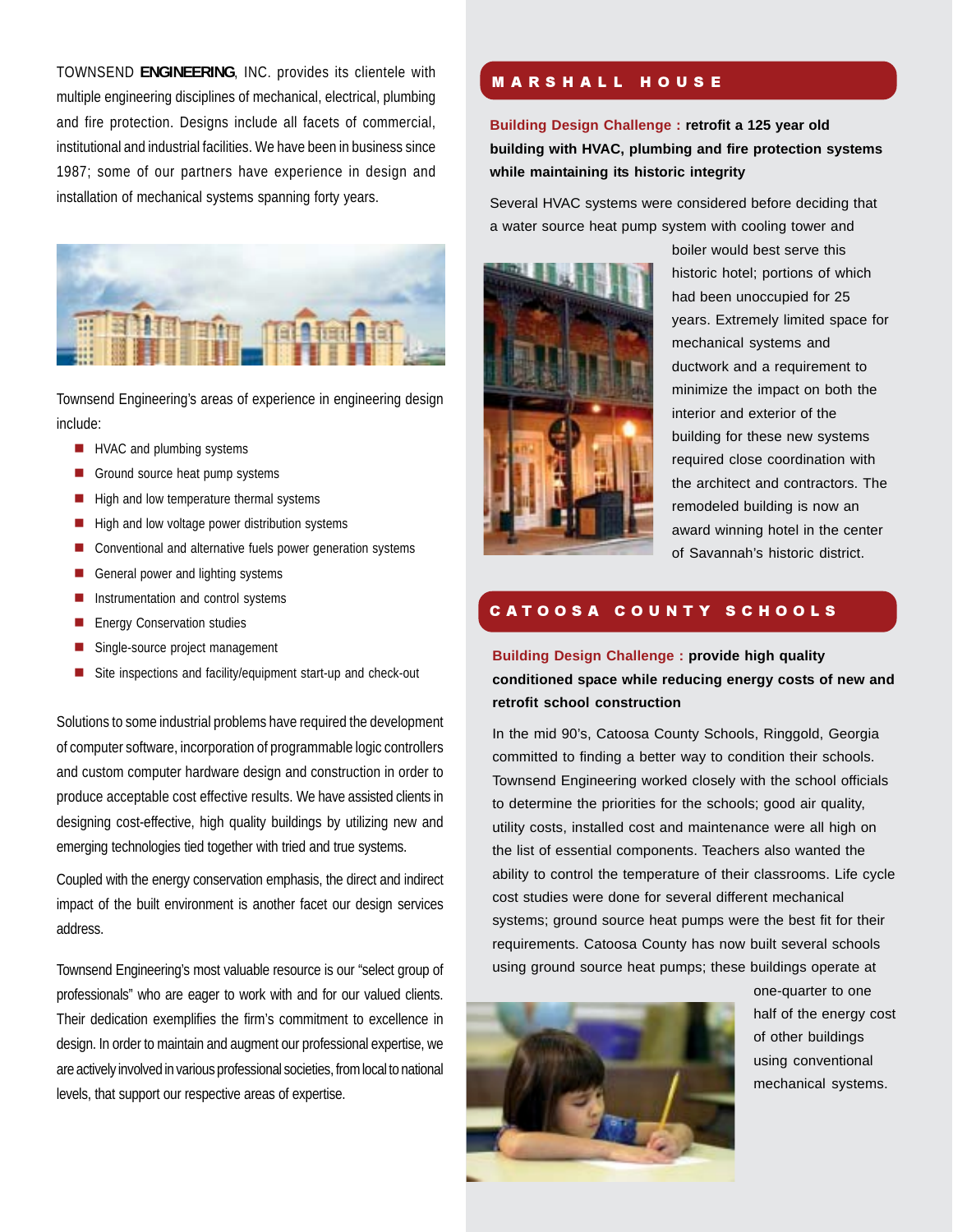

Calypso Resort and Towers–Panama City Beach, Florida

# MULTI-USE BUILDINGS

### **Building Design Challenge : design for multi-use buildings containing residential, office and retail space**

Many building owners are incorporating residential condominiums, office space, retail areas and recreational pools in one facility to offer owners a comprehensive living, working and play environment. Buildings containing such a diverse usage require flexible mechanical systems. Townsend Engineering considers how each portion of the building will operate, and engineers a system to handle the specific needs of the space. Dehumidification, space conditioning, outside air requirements and building pressurization are all carefully considered in the design process.

# SMALL BUSINESS ENERGY AUDITS

# **Building Design Challenge : small business owners facing growing utility bills**

We have conducted hundreds of building energy audits on restaurants, schools, civic centers, manufacturing and office space. Our knowledge of building and system design has allowed us to find savings opportunities in lighting, insulation and building envelope, mechanical systems and manufacturing processes for these facilities. Owners have made modifications that have paybacks of one to two years in electrical, fuel and water consumption costs.

# FLORIDA DEPARTMENT OF CORRECTIONS

**Building Design Challenge : dehumidification for secure housing units, space conditioning for front and rear support buildings**

A growing inmate population with a corresponding need to construct more housing space led the Florida Department of Corrections to look outside the box on ways to condition buildings economically. Typical support buildings run 50,000 square feet and heavy

cooling loads were driving utility bills higher. Utilizing the Floridian Aquifer, we designed a system to pump water up through a heat exchanger and back into the aquifer. The heat exchanger protected the ground water while circulating



water to multiple buildings on the site. Each building uses multiple water source heat pumps for comfort conditioning.